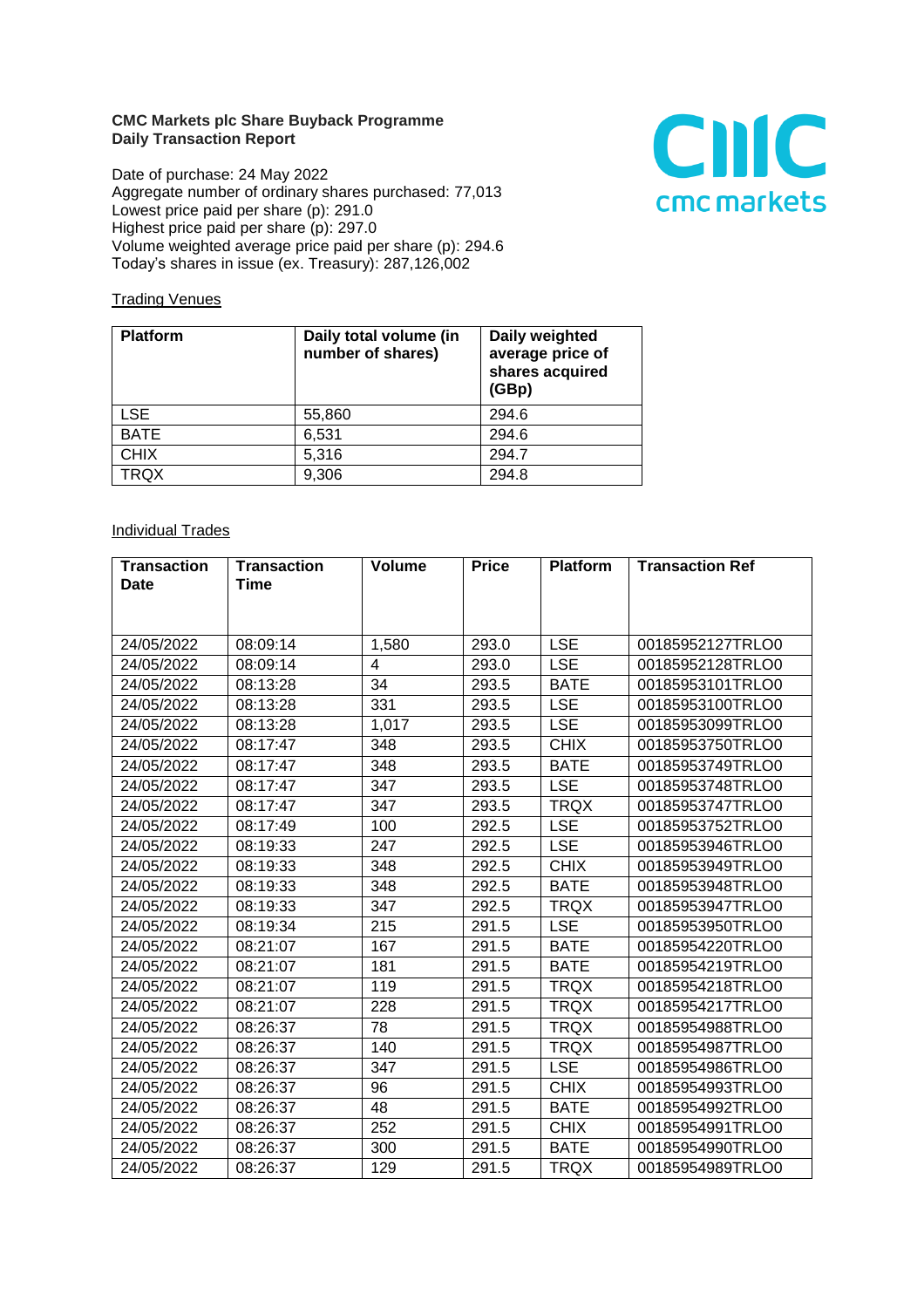| 24/05/2022 | 08:26:37 | 477 | 291.0 | <b>LSE</b>  | 00185954994TRLO0 |
|------------|----------|-----|-------|-------------|------------------|
| 24/05/2022 | 08:26:37 | 20  | 291.0 | <b>LSE</b>  | 00185954995TRLO0 |
| 24/05/2022 | 08:26:37 | 68  | 291.0 | <b>LSE</b>  | 00185954996TRLO0 |
| 24/05/2022 | 08:57:27 | 108 | 294.5 | <b>LSE</b>  | 00185959373TRLO0 |
| 24/05/2022 | 08:57:27 | 130 | 294.5 | <b>LSE</b>  | 00185959372TRLO0 |
| 24/05/2022 | 09:01:39 | 17  | 295.0 | <b>LSE</b>  | 00185960115TRLO0 |
| 24/05/2022 | 09:01:39 | 60  | 295.0 | <b>LSE</b>  | 00185960114TRLO0 |
| 24/05/2022 | 09:01:39 | 280 | 295.5 | <b>LSE</b>  | 00185960119TRLO0 |
| 24/05/2022 | 09:01:39 | 70  | 295.5 | <b>LSE</b>  | 00185960118TRLO0 |
| 24/05/2022 | 09:01:39 | 409 | 295.5 | <b>LSE</b>  | 00185960117TRLO0 |
| 24/05/2022 | 09:01:40 | 486 | 295.5 | <b>LSE</b>  | 00185960123TRLO0 |
| 24/05/2022 | 09:01:41 | 238 | 295.0 | <b>CHIX</b> | 00185960125TRLO0 |
| 24/05/2022 | 09:01:41 | 238 | 295.0 | <b>TRQX</b> | 00185960124TRLO0 |
| 24/05/2022 | 09:01:41 | 124 | 295.5 | <b>LSE</b>  | 00185960126TRLO0 |
| 24/05/2022 | 09:01:43 | 125 | 294.5 | <b>BATE</b> | 00185960128TRLO0 |
| 24/05/2022 | 09:01:43 | 113 | 294.5 | <b>TRQX</b> | 00185960127TRLO0 |
| 24/05/2022 | 09:16:38 | 416 | 296.5 | <b>LSE</b>  | 00185963005TRLO0 |
| 24/05/2022 | 09:16:38 | 388 | 296.5 | <b>LSE</b>  | 00185963006TRLO0 |
| 24/05/2022 | 09:16:38 | 15  | 296.5 | <b>LSE</b>  | 00185963008TRLO0 |
| 24/05/2022 | 09:16:38 | 42  | 296.5 | <b>LSE</b>  | 00185963007TRLO0 |
| 24/05/2022 | 09:16:40 | 49  | 296.5 | <b>LSE</b>  | 00185963016TRLO0 |
| 24/05/2022 | 09:16:40 | 110 | 296.5 | <b>LSE</b>  | 00185963015TRLO0 |
| 24/05/2022 | 09:16:40 | 137 | 296.5 | <b>LSE</b>  | 00185963014TRLO0 |
| 24/05/2022 | 09:16:41 | 163 | 295.5 | <b>TRQX</b> | 00185963017TRLO0 |
| 24/05/2022 | 09:16:41 | 56  | 295.5 | <b>TRQX</b> | 00185963020TRLO0 |
| 24/05/2022 | 09:16:41 | 41  | 295.5 | <b>BATE</b> | 00185963019TRLO0 |
| 24/05/2022 | 09:16:41 | 937 | 295.5 | <b>TRQX</b> | 00185963018TRLO0 |
| 24/05/2022 | 09:18:08 | 282 | 295.0 | <b>BATE</b> | 00185963301TRLO0 |
| 24/05/2022 | 09:18:08 | 281 | 295.0 | <b>CHIX</b> | 00185963300TRLO0 |
| 24/05/2022 | 09:18:08 | 281 | 295.0 | <b>TRQX</b> | 00185963299TRLO0 |
| 24/05/2022 | 09:18:08 | 281 | 295.0 | <b>LSE</b>  | 00185963298TRLO0 |
| 24/05/2022 | 09:18:49 | 114 | 295.5 | <b>LSE</b>  | 00185963372TRLO0 |
| 24/05/2022 | 09:18:49 | 282 | 295.5 | <b>BATE</b> | 00185963371TRLO0 |
| 24/05/2022 | 09:18:49 | 281 | 295.5 | <b>CHIX</b> | 00185963370TRLO0 |
| 24/05/2022 | 09:18:49 | 300 | 295.5 | <b>LSE</b>  | 00185963369TRLO0 |
| 24/05/2022 | 09:18:49 | 413 | 295.5 | <b>TRQX</b> | 00185963368TRLO0 |
| 24/05/2022 | 09:18:51 | 138 | 295.0 | <b>CHIX</b> | 00185963377TRLO0 |
| 24/05/2022 | 09:18:51 | 138 | 295.0 | <b>BATE</b> | 00185963376TRLO0 |
| 24/05/2022 | 09:18:51 | 85  | 295.0 | <b>TRQX</b> | 00185963375TRLO0 |
| 24/05/2022 | 09:18:51 | 53  | 295.0 | <b>LSE</b>  | 00185963380TRLO0 |
| 24/05/2022 | 09:18:51 | 52  | 295.0 | <b>TRQX</b> | 00185963379TRLO0 |
| 24/05/2022 | 09:18:51 | 84  | 295.0 | <b>LSE</b>  | 00185963378TRLO0 |
| 24/05/2022 | 09:18:51 | 21  | 295.0 | <b>LSE</b>  | 00185963381TRLO0 |
| 24/05/2022 | 09:18:54 | 90  | 295.0 | <b>CHIX</b> | 00185963390TRLO0 |
| 24/05/2022 | 09:18:54 | 90  | 295.0 | <b>LSE</b>  | 00185963389TRLO0 |
| 24/05/2022 | 09:18:54 | 90  | 295.0 | <b>BATE</b> | 00185963388TRLO0 |
| 24/05/2022 | 09:18:54 | 90  | 295.0 | <b>TRQX</b> | 00185963387TRLO0 |
| 24/05/2022 | 09:24:44 | 44  | 295.5 | <b>CHIX</b> | 00185964300TRLO0 |
| 24/05/2022 | 09:24:44 | 45  | 295.5 | <b>BATE</b> | 00185964299TRLO0 |
| 24/05/2022 | 09:24:44 | 44  | 295.5 | <b>TRQX</b> | 00185964297TRLO0 |
| 24/05/2022 | 09:24:44 | 44  | 295.5 | <b>LSE</b>  | 00185964298TRLO0 |
| 24/05/2022 | 09:29:55 | 57  | 296.5 | <b>LSE</b>  | 00185965242TRLO0 |
| 24/05/2022 | 10:09:49 | 74  | 296.0 | <b>CHIX</b> | 00185973366TRLO0 |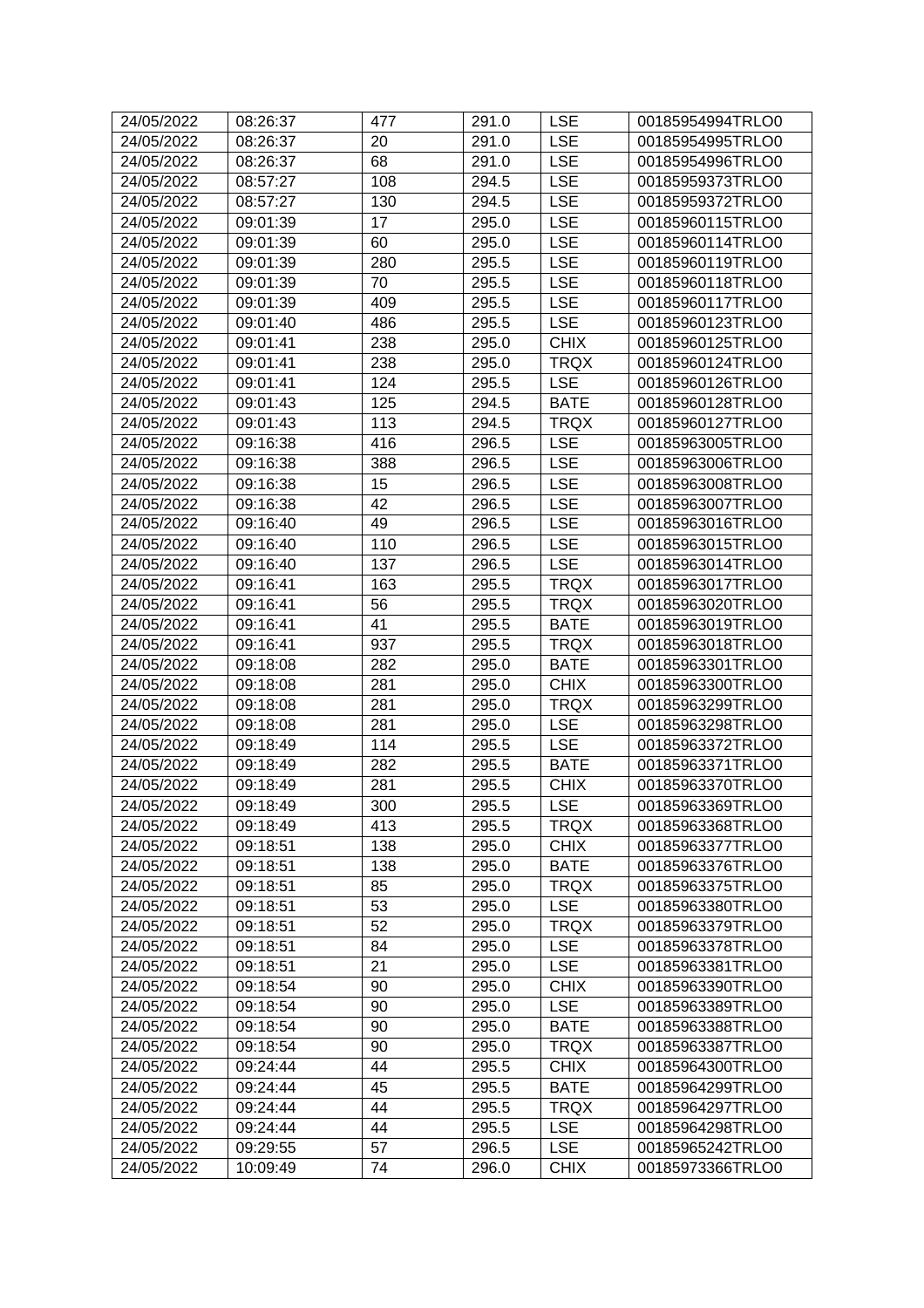| 24/05/2022 | 10:09:49 | 94             | 296.0 | <b>BATE</b> | 00185973365TRLO0 |
|------------|----------|----------------|-------|-------------|------------------|
| 24/05/2022 | 10:09:49 | 93             | 296.0 | <b>LSE</b>  | 00185973364TRLO0 |
| 24/05/2022 | 10:09:49 | 73             | 296.0 | <b>TRQX</b> | 00185973363TRLO0 |
| 24/05/2022 | 10:13:54 | $\mathbf{1}$   | 295.5 | <b>LSE</b>  | 00185974370TRLO0 |
| 24/05/2022 | 10:35:39 | 141            | 296.0 | <b>BATE</b> | 00185977957TRLO0 |
| 24/05/2022 | 10:35:39 | 140            | 296.0 | <b>CHIX</b> | 00185977956TRLO0 |
| 24/05/2022 | 10:35:39 | 140            | 296.0 | <b>TRQX</b> | 00185977955TRLO0 |
| 24/05/2022 | 10:55:41 | 61             | 296.0 | <b>BATE</b> | 00185981882TRLO0 |
| 24/05/2022 | 10:55:41 | 61             | 296.0 | <b>CHIX</b> | 00185981881TRLO0 |
| 24/05/2022 | 10:55:41 | 61             | 296.0 | <b>LSE</b>  | 00185981880TRLO0 |
| 24/05/2022 | 10:55:41 | 100            | 296.0 | <b>BATE</b> | 00185981884TRLO0 |
| 24/05/2022 | 10:55:41 | 25             | 296.0 | <b>BATE</b> | 00185981883TRLO0 |
| 24/05/2022 | 10:55:51 | 111            | 295.5 | <b>BATE</b> | 00185981921TRLO0 |
| 24/05/2022 | 10:55:51 | 111            | 295.5 | <b>CHIX</b> | 00185981920TRLO0 |
| 24/05/2022 | 10:55:51 | 110            | 295.5 | <b>LSE</b>  | 00185981919TRLO0 |
| 24/05/2022 | 10:55:51 | 110            | 295.5 | <b>TRQX</b> | 00185981918TRLO0 |
| 24/05/2022 | 11:08:23 | $\overline{2}$ | 294.5 | <b>CHIX</b> | 00185984274TRLO0 |
| 24/05/2022 | 11:08:23 | $\overline{2}$ | 294.5 | <b>BATE</b> | 00185984273TRLO0 |
| 24/05/2022 | 11:08:23 | 1              | 294.5 | <b>LSE</b>  | 00185984272TRLO0 |
| 24/05/2022 | 11:08:23 | 1              | 294.5 | <b>TRQX</b> | 00185984271TRLO0 |
| 24/05/2022 | 11:08:24 | 80             | 294.5 | <b>LSE</b>  | 00185984285TRLO0 |
| 24/05/2022 | 11:08:26 | 8              | 294.5 | <b>LSE</b>  | 00185984293TRLO0 |
| 24/05/2022 | 11:20:12 | 42             | 294.0 | <b>CHIX</b> | 00185986489TRLO0 |
| 24/05/2022 | 11:20:12 | 81             | 294.0 | <b>BATE</b> | 00185986488TRLO0 |
| 24/05/2022 | 11:20:12 | 80             | 294.0 | <b>TRQX</b> | 00185986487TRLO0 |
| 24/05/2022 | 11:20:12 | 41             | 294.0 | <b>LSE</b>  | 00185986486TRLO0 |
| 24/05/2022 | 11:33:15 | 30             | 293.5 | <b>BATE</b> | 00185988903TRLO0 |
| 24/05/2022 | 11:33:15 | 29             | 293.5 | <b>CHIX</b> | 00185988902TRLO0 |
| 24/05/2022 | 11:33:15 | 29             | 293.5 | <b>LSE</b>  | 00185988901TRLO0 |
| 24/05/2022 | 11:33:15 | 29             | 293.5 | <b>TRQX</b> | 00185988900TRLO0 |
| 24/05/2022 | 11:33:15 | 3              | 293.5 | <b>CHIX</b> | 00185988904TRLO0 |
| 24/05/2022 | 11:36:16 | 17             | 294.0 | <b>LSE</b>  | 00185989356TRLO0 |
| 24/05/2022 | 11:36:17 | 29             | 294.0 | <b>LSE</b>  | 00185989361TRLO0 |
| 24/05/2022 | 11:36:17 | 40             | 294.0 | <b>LSE</b>  | 00185989360TRLO0 |
| 24/05/2022 | 11:36:19 | 187            | 294.5 | <b>LSE</b>  | 00185989369TRLO0 |
| 24/05/2022 | 11:40:38 | 49             | 294.0 | <b>LSE</b>  | 00185990043TRLO0 |
| 24/05/2022 | 11:40:38 | 14             | 294.0 | <b>CHIX</b> | 00185990045TRLO0 |
| 24/05/2022 | 11:40:38 | 257            | 294.0 | <b>BATE</b> | 00185990044TRLO0 |
| 24/05/2022 | 11:40:39 | 5              | 294.0 | <b>LSE</b>  | 00185990047TRLO0 |
| 24/05/2022 | 11:40:46 | 12             | 293.5 | <b>LSE</b>  | 00185990075TRLO0 |
| 24/05/2022 | 11:40:47 | 336            | 294.5 | <b>LSE</b>  | 00185990077TRLO0 |
| 24/05/2022 | 11:40:50 | 30             | 294.5 | <b>LSE</b>  | 00185990101TRLO0 |
| 24/05/2022 | 11:40:50 | 34             | 295.0 | <b>LSE</b>  | 00185990102TRLO0 |
| 24/05/2022 | 12:05:22 | 87             | 295.5 | <b>LSE</b>  | 00185994357TRLO0 |
| 24/05/2022 | 12:05:23 | 86             | 296.0 | <b>TRQX</b> | 00185994362TRLO0 |
| 24/05/2022 | 12:05:25 | 37             | 296.0 | <b>LSE</b>  | 00185994387TRLO0 |
| 24/05/2022 | 12:05:29 | 9              | 296.0 | <b>LSE</b>  | 00185994409TRLO0 |
| 24/05/2022 | 12:05:30 | $\mathbf{1}$   | 295.0 | <b>LSE</b>  | 00185994422TRLO0 |
| 24/05/2022 | 12:05:30 | 87             | 295.0 | <b>CHIX</b> | 00185994421TRLO0 |
| 24/05/2022 | 12:05:30 | 3              | 295.0 | <b>LSE</b>  | 00185994420TRLO0 |
| 24/05/2022 | 12:05:32 | 20             | 295.0 | <b>BATE</b> | 00185994435TRLO0 |
| 24/05/2022 | 12:05:32 | 40             | 295.0 | <b>CHIX</b> | 00185994434TRLO0 |
|            |          |                |       |             |                  |
| 24/05/2022 | 12:05:32 | 52             | 295.0 | <b>LSE</b>  | 00185994433TRLO0 |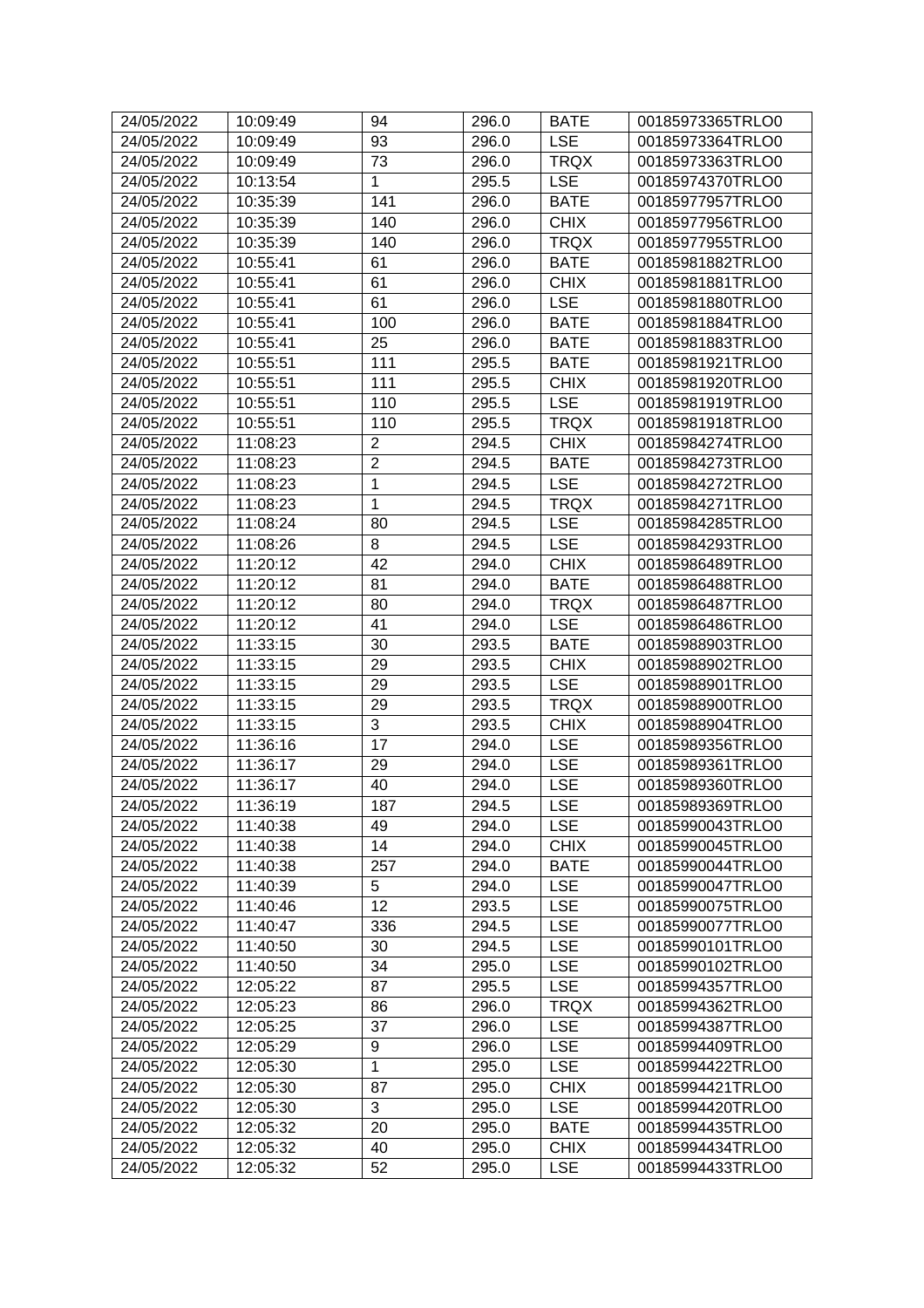| 24/05/2022 | 12:05:32 | 20             | 295.0 | <b>TRQX</b> | 00185994432TRLO0 |
|------------|----------|----------------|-------|-------------|------------------|
| 24/05/2022 | 12:12:03 | 23             | 294.5 | <b>BATE</b> | 00185995549TRLO0 |
| 24/05/2022 | 12:12:03 | 23             | 294.5 | <b>CHIX</b> | 00185995548TRLO0 |
| 24/05/2022 | 12:12:03 | 22             | 294.5 | <b>LSE</b>  | 00185995547TRLO0 |
| 24/05/2022 | 12:12:03 | 22             | 294.5 | <b>TRQX</b> | 00185995546TRLO0 |
| 24/05/2022 | 12:12:05 | 45             | 295.0 | <b>LSE</b>  | 00185995550TRLO0 |
| 24/05/2022 | 12:19:28 | 22             | 295.5 | <b>LSE</b>  | 00185997057TRLO0 |
| 24/05/2022 | 12:19:29 | 45             | 295.5 | <b>LSE</b>  | 00185997058TRLO0 |
| 24/05/2022 | 12:19:31 | 45             | 296.0 | CHIX        | 00185997059TRLO0 |
| 24/05/2022 | 12:19:32 | 12             | 296.0 | <b>LSE</b>  | 00185997061TRLO0 |
| 24/05/2022 | 12:19:35 | 6              | 296.0 | <b>LSE</b>  | 00185997067TRLO0 |
| 24/05/2022 | 12:19:38 | 1              | 296.0 | <b>LSE</b>  | 00185997071TRLO0 |
| 24/05/2022 | 12:20:26 | $\mathbf{1}$   | 295.0 | <b>LSE</b>  | 00185997201TRLO0 |
| 24/05/2022 | 12:20:26 | 5              | 295.0 | <b>CHIX</b> | 00185997203TRLO0 |
| 24/05/2022 | 12:20:26 | 46             | 295.0 | <b>BATE</b> | 00185997202TRLO0 |
| 24/05/2022 | 12:20:26 | 45             | 295.0 | <b>TRQX</b> | 00185997200TRLO0 |
| 24/05/2022 | 12:20:26 | 50             | 295.0 | <b>LSE</b>  | 00185997204TRLO0 |
| 24/05/2022 | 12:20:32 | 16             | 294.5 | <b>CHIX</b> | 00185997258TRLO0 |
| 24/05/2022 | 12:20:32 | 16             | 294.5 | <b>BATE</b> | 00185997257TRLO0 |
| 24/05/2022 | 12:20:32 | 15             | 294.5 | <b>TRQX</b> | 00185997256TRLO0 |
| 24/05/2022 | 12:20:32 | 16             | 294.5 | <b>LSE</b>  | 00185997255TRLO0 |
| 24/05/2022 | 12:20:32 | 1              | 294.5 | <b>LSE</b>  | 00185997259TRLO0 |
| 24/05/2022 | 12:38:15 | 15             | 294.0 | <b>BATE</b> | 00186000730TRLO0 |
| 24/05/2022 | 12:38:17 | 6              | 294.5 | <b>LSE</b>  | 00186000753TRLO0 |
| 24/05/2022 | 12:38:17 | 34             | 294.5 | <b>LSE</b>  | 00186000752TRLO0 |
| 24/05/2022 | 12:38:17 | 45             | 294.5 | <b>LSE</b>  | 00186000751TRLO0 |
| 24/05/2022 | 12:49:25 | 173            | 295.0 | <b>LSE</b>  | 00186002724TRLO0 |
| 24/05/2022 | 12:49:27 | $\overline{7}$ | 295.0 | <b>LSE</b>  | 00186002736TRLO0 |
| 24/05/2022 | 12:49:30 | 51             | 295.0 | <b>LSE</b>  | 00186002750TRLO0 |
| 24/05/2022 | 12:49:33 | 170            | 295.0 | <b>TRQX</b> | 00186002794TRLO0 |
| 24/05/2022 | 12:49:33 | 3              | 295.0 | <b>TRQX</b> | 00186002793TRLO0 |
| 24/05/2022 | 12:49:36 | 14             | 295.0 | <b>LSE</b>  | 00186002802TRLO0 |
| 24/05/2022 | 13:09:35 | 102            | 294.5 | <b>BATE</b> | 00186006635TRLO0 |
| 24/05/2022 | 13:09:35 | 102            | 294.5 | <b>CHIX</b> | 00186006634TRLO0 |
| 24/05/2022 | 13:09:35 | 102            | 294.5 | <b>LSE</b>  | 00186006633TRLO0 |
| 24/05/2022 | 13:09:35 | 101            | 294.5 | TRQX        | 00186006632TRLO0 |
| 24/05/2022 | 13:09:35 | 13             | 294.5 | <b>LSE</b>  | 00186006636TRLO0 |
| 24/05/2022 | 13:09:36 | 103            | 294.5 | <b>TRQX</b> | 00186006638TRLO0 |
| 24/05/2022 | 13:09:36 | 257            | 295.0 | <b>BATE</b> | 00186006640TRLO0 |
| 24/05/2022 | 13:09:36 | 3              | 295.0 | <b>BATE</b> | 00186006639TRLO0 |
| 24/05/2022 | 13:14:27 | 105            | 294.5 | <b>BATE</b> | 00186007494TRLO0 |
| 24/05/2022 | 13:14:27 | 105            | 294.5 | <b>CHIX</b> | 00186007493TRLO0 |
| 24/05/2022 | 13:14:27 | 105            | 294.5 | <b>TRQX</b> | 00186007492TRLO0 |
| 24/05/2022 | 13:14:27 | 105            | 294.5 | <b>LSE</b>  | 00186007491TRLO0 |
| 24/05/2022 | 13:14:27 | 3              | 294.5 | <b>TRQX</b> | 00186007495TRLO0 |
| 24/05/2022 | 13:14:35 | 5              | 294.5 | <b>CHIX</b> | 00186007530TRLO0 |
| 24/05/2022 | 13:30:35 | 62             | 295.5 | <b>TRQX</b> | 00186011461TRLO0 |
| 24/05/2022 | 13:30:36 | 62             | 295.5 | <b>LSE</b>  | 00186011466TRLO0 |
| 24/05/2022 | 13:30:39 | 18             | 295.5 | <b>TRQX</b> | 00186011479TRLO0 |
| 24/05/2022 | 13:30:42 | 19             | 295.5 | <b>LSE</b>  | 00186011484TRLO0 |
| 24/05/2022 | 13:43:59 | 68             | 294.5 | <b>TRQX</b> | 00186015248TRLO0 |
| 24/05/2022 | 13:43:59 | 6              | 294.5 | <b>LSE</b>  | 00186015249TRLO0 |
|            |          |                |       |             |                  |
| 24/05/2022 | 13:55:47 | 126            | 295.0 | <b>LSE</b>  | 00186018679TRLO0 |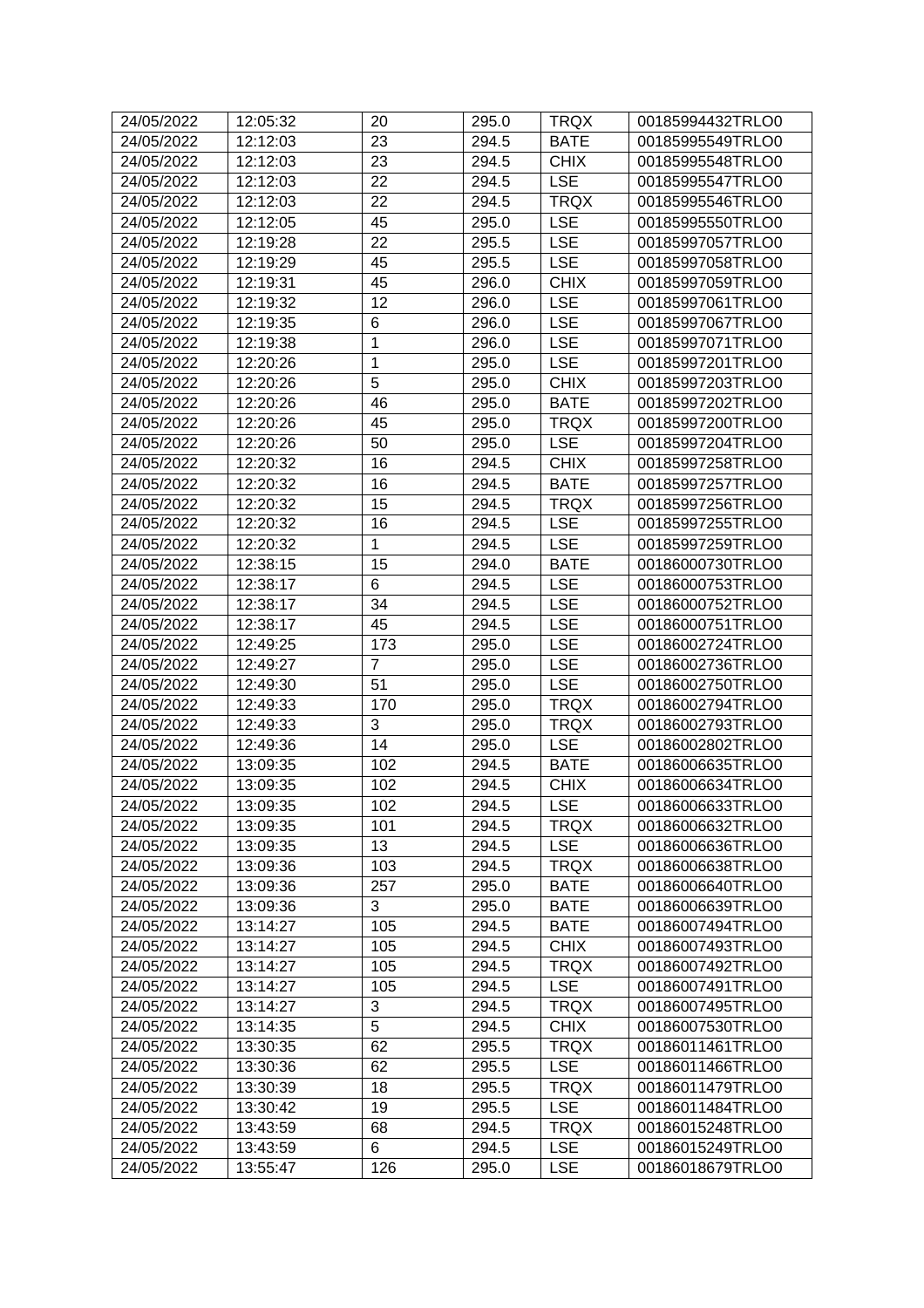| 24/05/2022               | 14:28:10             | 124                | 295.5          | <b>LSE</b>                | 00186027895TRLO0                     |
|--------------------------|----------------------|--------------------|----------------|---------------------------|--------------------------------------|
| 24/05/2022               | 14:28:12             | $\overline{2}$     | 295.5          | <b>LSE</b>                | 00186027908TRLO0                     |
| 24/05/2022               | 14:28:12             | 111                | 295.5          | <b>LSE</b>                | 00186027907TRLO0                     |
| 24/05/2022               | 14:28:15             | 37                 | 295.5          | <b>LSE</b>                | 00186027917TRLO0                     |
| 24/05/2022               | 14:28:17             | 124                | 295.5          | <b>TRQX</b>               | 00186027920TRLO0                     |
| 24/05/2022               | 14:28:18             | 34                 | 295.5          | <b>LSE</b>                | 00186027924TRLO0                     |
| 24/05/2022               | 14:28:21             | 37                 | 295.5          | <b>TRQX</b>               | 00186027952TRLO0                     |
| 24/05/2022               | 14:28:24             | 11                 | 295.5          | <b>LSE</b>                | 00186027961TRLO0                     |
| 24/05/2022               | 14:28:27             | 11                 | 295.5          | <b>TRQX</b>               | 00186027970TRLO0                     |
| 24/05/2022               | 14:28:30             | 10                 | 295.5          | <b>LSE</b>                | 00186027976TRLO0                     |
| 24/05/2022               | 14:28:33             | 4                  | 295.5          | <b>LSE</b>                | 00186027988TRLO0                     |
| 24/05/2022               | 14:28:36             | 3                  | 295.5          | <b>TRQX</b>               | 00186028010TRLO0                     |
| 24/05/2022               | 14:28:39             | 3                  | 295.5          | <b>LSE</b>                | 00186028018TRLO0                     |
| 24/05/2022               | 14:28:42             | 1                  | 295.5          | <b>TRQX</b>               | 00186028032TRLO0                     |
| 24/05/2022               | 14:34:34             | 125                | 295.0          | <b>CHIX</b>               | 00186031755TRLO0                     |
| 24/05/2022               | 14:34:34             | 125                | 295.0          | <b>BATE</b>               | 00186031753TRLO0                     |
| 24/05/2022               | 14:34:34             | 1                  | 295.0          | <b>LSE</b>                | 00186031754TRLO0                     |
| 24/05/2022               | 14:35:20             | 132                | 294.5          | <b>TRQX</b>               | 00186032477TRLO0                     |
| 24/05/2022               | 14:35:20             | 119                | 294.5          | <b>TRQX</b>               | 00186032476TRLO0                     |
| 24/05/2022               | 14:35:20             | $\mathbf 1$        | 294.5          | <b>LSE</b>                | 00186032475TRLO0                     |
|                          |                      | 89                 | 295.0          | <b>CHIX</b>               |                                      |
| 24/05/2022<br>24/05/2022 | 14:43:56             |                    | 295.0          | <b>BATE</b>               | 00186037784TRLO0<br>00186037782TRLO0 |
| 24/05/2022               | 14:43:56<br>14:43:56 | 90<br>$\mathbf{1}$ | 295.0          | <b>CHIX</b>               | 00186037781TRLO0                     |
| 24/05/2022               | 14:43:56             | 227                | 295.0          | <b>TRQX</b>               | 00186037780TRLO0                     |
|                          |                      |                    |                | <b>LSE</b>                |                                      |
| 24/05/2022               | 14:43:56             | 68                 | 295.0          |                           | 00186037785TRLO0                     |
| 24/05/2022<br>24/05/2022 | 15:00:26<br>15:00:26 | 71<br>71           | 295.0<br>295.0 | <b>LSE</b><br><b>TRQX</b> | 00186046875TRLO0<br>00186046874TRLO0 |
|                          |                      |                    |                |                           |                                      |
| 24/05/2022<br>24/05/2022 | 15:00:26<br>15:00:29 | 71<br>71           | 295.0<br>295.5 | <b>CHIX</b><br><b>LSE</b> | 00186046876TRLO0<br>00186046889TRLO0 |
| 24/05/2022               | 15:01:29             | 71                 | 295.0          | <b>CHIX</b>               | 00186047472TRLO0                     |
| 24/05/2022               |                      | 72                 |                |                           |                                      |
|                          | 15:01:29             |                    | 295.0          | <b>BATE</b>               | 00186047471TRLO0                     |
| 24/05/2022               | 15:01:29<br>15:01:29 | 25                 | 295.0          | <b>LSE</b>                | 00186047470TRLO0<br>00186047469TRLO0 |
| 24/05/2022<br>24/05/2022 |                      | 71                 | 295.0          | <b>TRQX</b>               |                                      |
|                          | 15:01:29             | 9                  | 295.0          | <b>LSE</b>                | 00186047473TRLO0                     |
| 24/05/2022               | 15:07:22             | 33                 | 296.5          | <b>LSE</b>                | 00186051031TRLO0                     |
| 24/05/2022               | 15:07:22             | 442                | 296.5          | <b>LSE</b>                | 00186051030TRLO0                     |
| 24/05/2022               | 15:07:22             | 198                | 296.5          | <b>LSE</b>                | 00186051029TRLO0                     |
| 24/05/2022               | 15:07:22             | 23                 | 296.0          | <b>LSE</b>                | 00186051034TRLO0                     |
| 24/05/2022               | 15:07:22             | 109                | 296.0          | <b>LSE</b>                | 00186051033TRLO0                     |
| 24/05/2022               | 15:07:22             | 16                 | 296.0          | <b>LSE</b>                | 00186051032TRLO0                     |
| 24/05/2022               | 15:07:23             | 23                 | 296.0          | <b>LSE</b>                | 00186051054TRLO0                     |
| 24/05/2022               | 15:07:23             | 43                 | 296.0          | <b>LSE</b>                | 00186051053TRLO0                     |
| 24/05/2022               | 15:07:23             | 400                | 296.0          | <b>LSE</b>                | 00186051052TRLO0                     |
| 24/05/2022               | 15:07:23             | 500                | 296.0          | <b>LSE</b>                | 00186051051TRLO0                     |
| 24/05/2022               | 15:07:23             | 26                 | 297.0          | <b>CHIX</b>               | 00186051055TRLO0                     |
| 24/05/2022               | 15:13:55             | $\mathbf 1$        | 295.5          | <b>TRQX</b>               | 00186054907TRLO0                     |
| 24/05/2022               | 15:18:11             | 4                  | 295.5          | <b>BATE</b>               | 00186057881TRLO0                     |
| 24/05/2022               | 15:18:11             | 22                 | 295.5          | <b>BATE</b>               | 00186057880TRLO0                     |
| 24/05/2022               | 15:18:11             | 1,286              | 295.5          | <b>TRQX</b>               | 00186057879TRLO0                     |
| 24/05/2022               | 15:18:11             | 26                 | 295.5          | <b>LSE</b>                | 00186057878TRLO0                     |
| 24/05/2022               | 15:18:11             | 25                 | 295.5          | <b>TRQX</b>               | 00186057877TRLO0                     |
| 24/05/2022               | 15:18:11             | 252                | 295.5          | <b>TRQX</b>               | 00186057883TRLO0                     |
| 24/05/2022               | 15:18:11             | 252                | 295.5          | <b>TRQX</b>               | 00186057882TRLO0                     |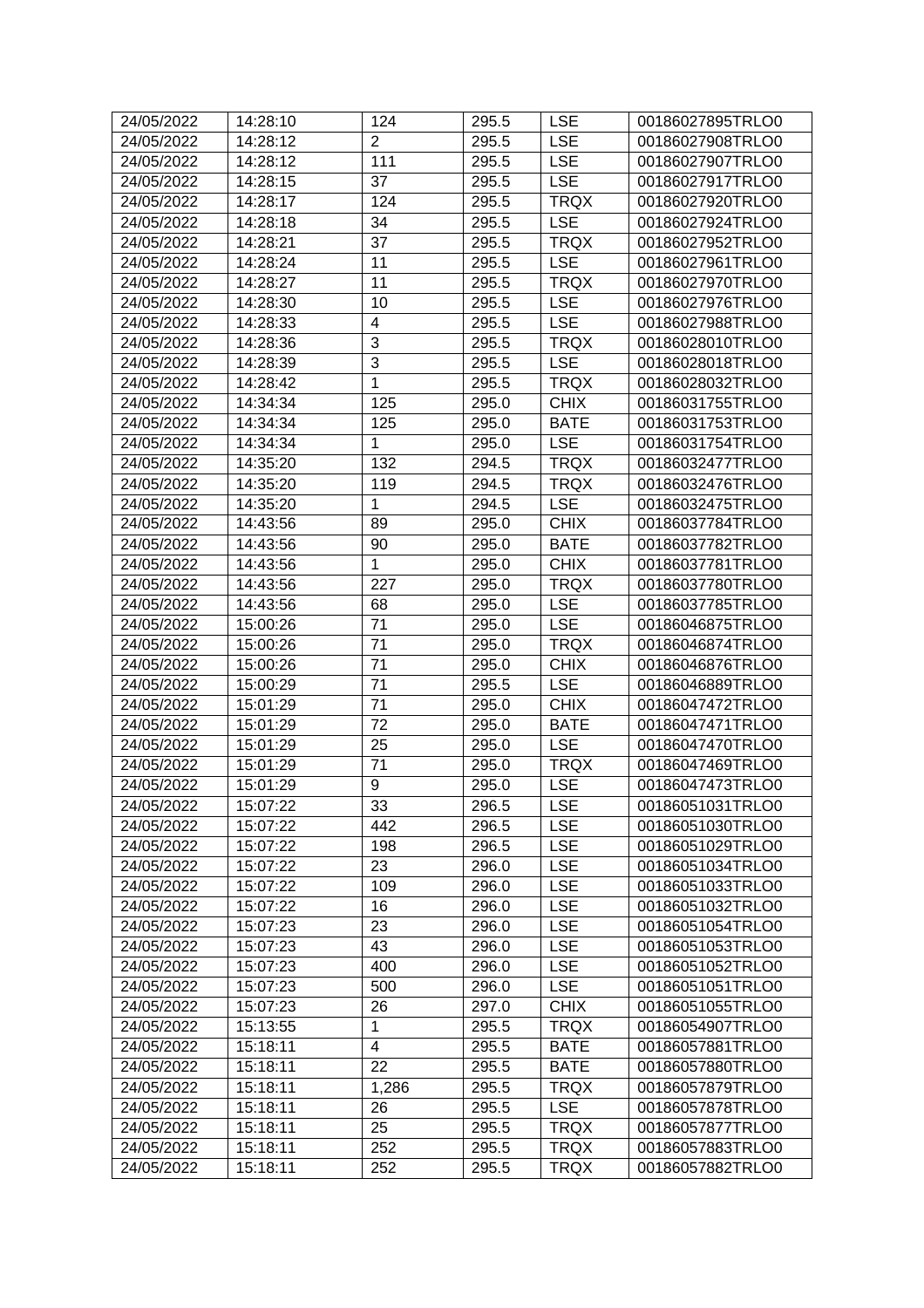| 24/05/2022 | 15:37:38 | 287            | 296.0 | <b>BATE</b> | 00186069476TRLO0 |
|------------|----------|----------------|-------|-------------|------------------|
| 24/05/2022 | 15:37:38 | 143            | 296.0 | <b>TRQX</b> | 00186069475TRLO0 |
| 24/05/2022 | 15:37:38 | 347            | 296.0 | <b>LSE</b>  | 00186069474TRLO0 |
| 24/05/2022 | 15:37:38 | 61             | 296.0 | <b>BATE</b> | 00186069473TRLO0 |
| 24/05/2022 | 15:37:38 | 348            | 296.0 | <b>CHIX</b> | 00186069472TRLO0 |
| 24/05/2022 | 15:37:38 | 204            | 296.0 | <b>TRQX</b> | 00186069471TRLO0 |
| 24/05/2022 | 15:38:40 | 532            | 295.5 | <b>CHIX</b> | 00186070164TRLO0 |
| 24/05/2022 | 15:38:40 | 225            | 295.5 | <b>BATE</b> | 00186070163TRLO0 |
| 24/05/2022 | 15:38:40 | 34             | 295.5 | <b>BATE</b> | 00186070162TRLO0 |
| 24/05/2022 | 15:38:40 | 81             | 295.5 | <b>CHIX</b> | 00186070161TRLO0 |
| 24/05/2022 | 15:38:40 | 259            | 295.5 | <b>LSE</b>  | 00186070160TRLO0 |
| 24/05/2022 | 15:38:40 | 259            | 295.5 | <b>TRQX</b> | 00186070159TRLO0 |
| 24/05/2022 | 15:42:31 | 396            | 295.0 | <b>BATE</b> | 00186072479TRLO0 |
| 24/05/2022 | 15:42:31 | 395            | 295.0 | <b>CHIX</b> | 00186072478TRLO0 |
| 24/05/2022 | 15:42:31 | 300            | 295.0 | <b>LSE</b>  | 00186072477TRLO0 |
| 24/05/2022 | 15:42:31 | 273            | 295.0 | <b>TRQX</b> | 00186072476TRLO0 |
| 24/05/2022 | 15:42:31 | 26             | 295.0 | <b>TRQX</b> | 00186072475TRLO0 |
| 24/05/2022 | 15:42:33 | 279            | 294.5 | <b>BATE</b> | 00186072536TRLO0 |
| 24/05/2022 | 15:42:33 | 278            | 294.5 | <b>CHIX</b> | 00186072535TRLO0 |
| 24/05/2022 | 15:42:33 | 66             | 294.5 | <b>LSE</b>  | 00186072532TRLO0 |
| 24/05/2022 | 15:42:33 | 66             | 294.5 | <b>TRQX</b> | 00186072531TRLO0 |
| 24/05/2022 | 15:42:33 | 234            | 294.5 | <b>LSE</b>  | 00186072534TRLO0 |
| 24/05/2022 | 15:42:33 | 233            | 294.5 | <b>TRQX</b> | 00186072533TRLO0 |
| 24/05/2022 | 15:48:01 | 114            | 294.5 | <b>BATE</b> | 00186076305TRLO0 |
| 24/05/2022 | 15:48:01 | 114            | 294.5 | <b>CHIX</b> | 00186076304TRLO0 |
| 24/05/2022 | 15:48:01 | 113            | 294.5 | <b>TRQX</b> | 00186076302TRLO0 |
| 24/05/2022 | 15:48:01 | 113            | 294.5 | <b>LSE</b>  | 00186076299TRLO0 |
| 24/05/2022 | 15:48:01 | 152            | 294.5 | <b>BATE</b> | 00186076306TRLO0 |
| 24/05/2022 | 15:56:33 | 59             | 295.5 | <b>LSE</b>  | 00186081618TRLO0 |
| 24/05/2022 | 15:56:36 | 21             | 295.5 | <b>LSE</b>  | 00186081649TRLO0 |
| 24/05/2022 | 16:04:04 | 62             | 296.0 | <b>LSE</b>  | 00186087223TRLO0 |
| 24/05/2022 | 16:04:04 | 223            | 296.5 | <b>BATE</b> | 00186087224TRLO0 |
| 24/05/2022 | 16:06:41 | 147            | 296.0 | <b>LSE</b>  | 00186089697TRLO0 |
| 24/05/2022 | 16:06:42 | 124            | 296.0 | <b>LSE</b>  | 00186089740TRLO0 |
| 24/05/2022 | 16:06:42 | 51             | 296.0 | <b>LSE</b>  | 00186089739TRLO0 |
| 24/05/2022 | 16:10:20 | 23             | 296.0 | <b>LSE</b>  | 00186092426TRLO0 |
| 24/05/2022 | 16:10:20 | 256            | 296.0 | <b>LSE</b>  | 00186092427TRLO0 |
| 24/05/2022 | 16:10:20 | 72             | 296.5 | <b>LSE</b>  | 00186092428TRLO0 |
| 24/05/2022 | 16:11:32 | 140            | 296.5 | <b>LSE</b>  | 00186093133TRLO0 |
| 24/05/2022 | 16:11:33 | 40             | 296.5 | <b>LSE</b>  | 00186093142TRLO0 |
| 24/05/2022 | 16:11:33 | 24             | 296.5 | <b>LSE</b>  | 00186093144TRLO0 |
| 24/05/2022 | 16:11:33 | 23             | 296.5 | <b>LSE</b>  | 00186093143TRLO0 |
| 24/05/2022 | 16:11:33 | 280            | 297.0 | <b>BATE</b> | 00186093145TRLO0 |
| 24/05/2022 | 16:17:11 | 62             | 297.0 | <b>TRQX</b> | 00186096847TRLO0 |
| 24/05/2022 | 16:17:12 | 49             | 297.0 | <b>LSE</b>  | 00186096856TRLO0 |
| 24/05/2022 | 16:17:15 | 63             | 297.0 | <b>TRQX</b> | 00186096894TRLO0 |
| 24/05/2022 | 16:17:18 | 18             | 297.0 | <b>LSE</b>  | 00186096901TRLO0 |
| 24/05/2022 | 16:17:21 | 22             | 297.0 | <b>TRQX</b> | 00186096936TRLO0 |
| 24/05/2022 | 16:17:24 | 6              | 297.0 | <b>LSE</b>  | 00186096971TRLO0 |
| 24/05/2022 | 16:17:27 | 8              | 297.0 | <b>TRQX</b> | 00186097017TRLO0 |
| 24/05/2022 | 16:17:30 | $\overline{2}$ | 297.0 | <b>LSE</b>  | 00186097068TRLO0 |
| 24/05/2022 | 16:26:38 | 15             | 295.5 | <b>BATE</b> | 00186104135TRLO0 |
| 24/05/2022 | 16:26:38 | 128            | 295.5 | <b>BATE</b> | 00186104134TRLO0 |
|            |          |                |       |             |                  |